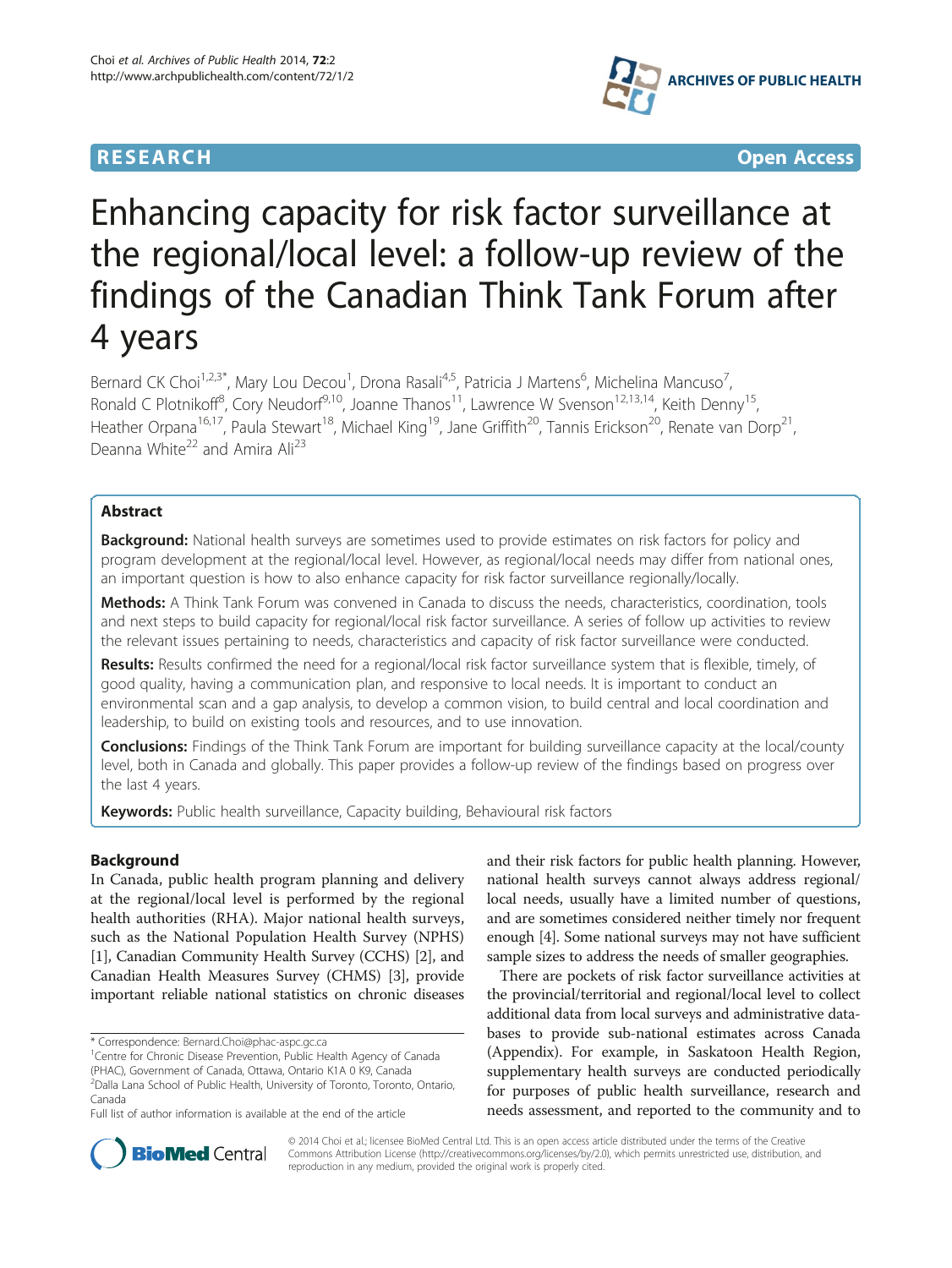decision makers [[5](#page-9-0)]. In Ontario, the Rapid Risk Factor Surveillance System (RRFSS) [\[6\]](#page-9-0) was set up because some local health units felt the need to have a rapid and flexible information system to supplement data from national health surveys [\[4\]](#page-9-0). In British Columbia, a provincewide randomized telephone health and wellness survey (BC-HWS) was conducted to monitor the health behavior risk factors and general health at the local level [\[7](#page-9-0)].

In 2005, a federal/provincial/territorial report on "Enhancing Capacity for Surveillance of Chronic Disease Risk Factors and Determinants" recommended to "establish locally/regionally coordinated ongoing flexible public health data collection systems (such as the Rapid Risk Factor Surveillance System in Ontario)" [\[8](#page-9-0)]. The purpose of regional/local data is to "expand data sources to fill gaps in surveillance knowledge". In addition, the task group discussed the use of both a "roll-down" approach from national to local level (e.g. CCHS may use sufficient sample sizes to provide local area estimates), and a "roll-up" approach from local to national level (e.g. local surveys may together provide estimates at the national level).

In order to further explore ways to enhance the capacity in collaborative regional/local level chronic disease risk factor surveillance, a Think Tank Forum was organized in Canada in 2008 which provided important insights and guidance on the issues relating to enhancing capacity for risk factor surveillance at the regional/local level. The Forum also established the Canadian Alliance for Regional Risk Factor Surveillance (CARRFS) [\[9](#page-9-0)] which has been in operation in Canada for four years. The objective of this paper is to report the findings of the Think Tank Forum, and to discuss progress made under each of the areas of recommendations. This is of importance for the operations of the CARRFS, and experts in other countries interested in building surveillance capacity at the local or county level.

# Methods

Invitations to participate in the Think Tank Forum were sent through professional contacts of the planning committee, the Public Health Agency of Canada (PHAC, including its regional offices), regional health authorities (including local health units and regional health departments), and the PHAC's Chronic Disease and Injury Prevention and Control Expert Group whose members represent all provinces and territories in Canada. A total of 156 invitations were sent. Ethical approval was not required as the Think Tank Forum did not carry out experimental research on humans or animals.

The Think Tank Forum was held in Toronto, Ontario in February 2008. The objective was to invite as many experts as possible from all provinces and territories, who were working on or interested in risk factor surveillance

at the local area level, in order to discuss how to support and build capacity for collaborative regional/local area chronic disease risk factor surveillance across Canada. The Think Tank was a one-and-a-half day forum consisting of an initial series of talks by plenary speakers followed by three small group discussions. Small group sessions were organized to respond to a series of questions which developed based on a standard approach to community development:

Q1. What are the needs for regional/local area surveillance?

Q2. What are the characteristics of regional/local area surveillance?

Q3. What are the needs to coordinate regional/local area surveillance?

Q4. What tools can support and build capacity for regional/local area surveillance?

Q5. What are the next steps to build capacity for regional/local area surveillance?

The first small group discussion session responded to Q1 and Q2; the second session responded to Q3 and Q4; and the third session responded to Q5. The first two discussion sessions each had four breakout groups, with randomly pre-allocated members to maximize interaction of members of different backgrounds and geographic locales. To maximize the amount of suggestions on future steps (Q5), the third session had 12 breakout groups. Suggestions from each session and group were recorded and later interpreted and synthesised by a working group comprised of authors for this paper.

# Results

A total of 108 chronic disease risk factor surveillance experts participated in the Think Tank Forum, representing federal (20 participants), provincial (29) and territorial (1) governments and agencies, local/regional health authorities (43), universities (5), non-government organizations (8), and international agencies (2). The forum started with invited plenary speakers providing local, provincial/ territorial and national perspectives, as well as international perspectives from Pan American Health Organization (PAHO) and US Centers for Disease Control and Prevention (CDC) on chronic disease risk factor surveillance. The plenary speakers presented interesting viewpoints and background information to stimulate the thinking of the participants and to prepare them for the small group discussion sessions.

The first small group discussion session on "needs and characteristics of collaborative regional/local area risk factor surveillance" (Questions 1 and 2). The needs identified most frequently were: local data for local action, program development and evaluation, and special local data needs.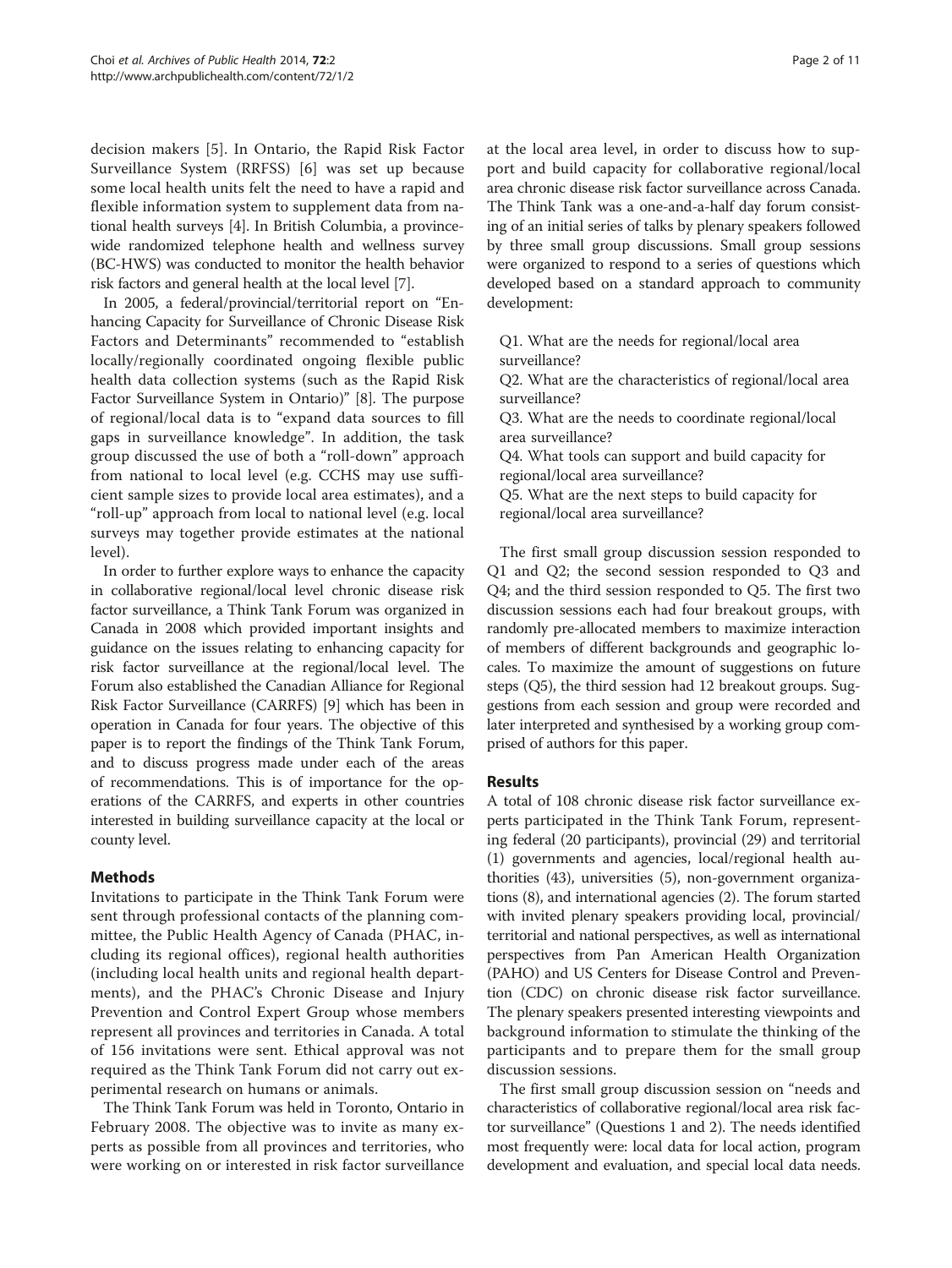The characteristics of regional/local area surveillance most frequently identified were: data flexibility, timeliness, quality, relevance and built-in knowledge translation systems. An extended list of answers to these questions is available from the authors.

## The need for regional/local area risk factor surveillance

In Canada, health surveys are conducted at three distinct levels - national, provincial/territorial, and regional/local. The Canadian Community Health Survey (CCHS) and Canadian Health Measures Survey (CHMS) are examples at the national level.

The next level is provincial/territorial surveys. For example, in Alberta, there is the provincial Alberta Health and Wellness (AHW) survey program to address gaps in the national health surveys and to be responsive to provincial needs ([Appendix\)](#page-7-0). The provincial surveys fill gaps from the national surveys, as they explicitly limit overlap in questions and are responsive to provincial needs. They are also more flexible and easier to change direction. Finally, regional/local surveys also exist. Examples include Saskatoon Health Region surveys in Saskatchewan [[5\]](#page-9-0) and the Rapid Risk Factor Surveillance System (RRFSS) in Ontario [\(Appendix\)](#page-7-0) [[6\]](#page-9-0). These continue to fill the gaps left by the national and provincial surveys and are more responsive to local requirements.

National health surveys, especially the CCHS with a large sample size of approximately 65,000 a year that can be pooled over time, can provide certain information at the provincial/territorial and regional/local levels. Provincial surveys can also provide information at the regional/ local level. There are, however, important challenges to using large scale ("top down") surveys to generate local information.

First, national and provincial health surveys may not always meet the needs at the regional/local level, as local needs may differ from provincial and national needs. They do not allow targeted local questions, such as "Before this phone call had you heard of our Regional Health Department?" or "Have you seen or heard our smoke free home campaign?" They are not very flexible, as once the questionnaire consultation period is over, it is difficult to add or change questions. They are not timely enough. Regional and local health authorities need rapid data to respond to the emerging issues, but national surveys typically have a long lag time from completion of survey to release of results.

Second, there are sample size issues. National and provincial surveys may have insufficient sample size at the local level. While their sample sizes are determined to provide stable estimates of common diseases and risk factors at the health region level, sample sizes are often too small to allow for subgroup analysis within regions. To overcome sample size problems, the Canadian Institute for Health Information (CIHI) has worked with Statistics Canada to analyse the CCHS at regional (local health units) and sub-regional (Census Metropolitan Areas, CMA) levels. Even when two cycles of CCHS were combined, many of the estimates were suppressed for a number of the regions and CMAs due to small sample sizes. Researchers at the Manitoba Centre for Health Policy also found similar issues [[10](#page-9-0)]. The CCHS model has moved from collection of a sample of 130,000 every two years to ongoing collection of 65,000 per year which should address some of this challenge by allowing for pooling of data. However, this may not allow for tracking changes between waves of the survey.

The need for regional/local area surveys exists. However, the format and method to roll up data from local to provincial to national levels will need to be established. By providing a forum for regional/local area surveillance leaders to connect, CARRFS has provided an important forum to facilitate sharing information to work towards solutions to this challenge.

## Characteristics of regional/local area surveillance

Ideal characteristics of surveillance at the regional/local level identified at the Think Tank Forum include: flexibility, timeliness, quality, communication plan, and responsiveness to local needs. While the ideal characteristics are nice to achieve, there are sometimes practical constraints. For example, due to resource limitations, surveys conducted at the regional/local level may not have the same degree of design and data strength as national surveys.

The Ontario RRFSS provides an example of the ideal characteristics versus the practical difficulties [\[6](#page-9-0)]. Created in 2000 after a pilot project in the Durham health region, RRFSS is the longest ongoing regional/local level risk factor survey system in Canada. Based on the initial results of the Durham pilot, a vision of a rapid, flexible, cost effective, survey-based surveillance system was proposed. It was thought that to achieve the ideal characteristics of timeliness, flexibility, and cost effectiveness, RRFSS should be based on a franchise model, a turnkey package, and a global support system [[4\]](#page-9-0). The franchise model refers to a system where health regions can buy into a ready-made surveillance program to be implemented in their jurisdiction. It would comprise of turnkey package in that content would be developed centrally, and health regions would be able to choose from a ready-made menu of surveillance content. Finally, a global support system would comprise a centralised help desk and web site to provide access to statistical advisors.

After 14 years of operation, however, some of the initial performance indicators set forth in 2000 have been modified. Initially a monthly sampling frame was used, allowing data to be made available at the end of each month (timeliness), and permitting monthly changes in the questions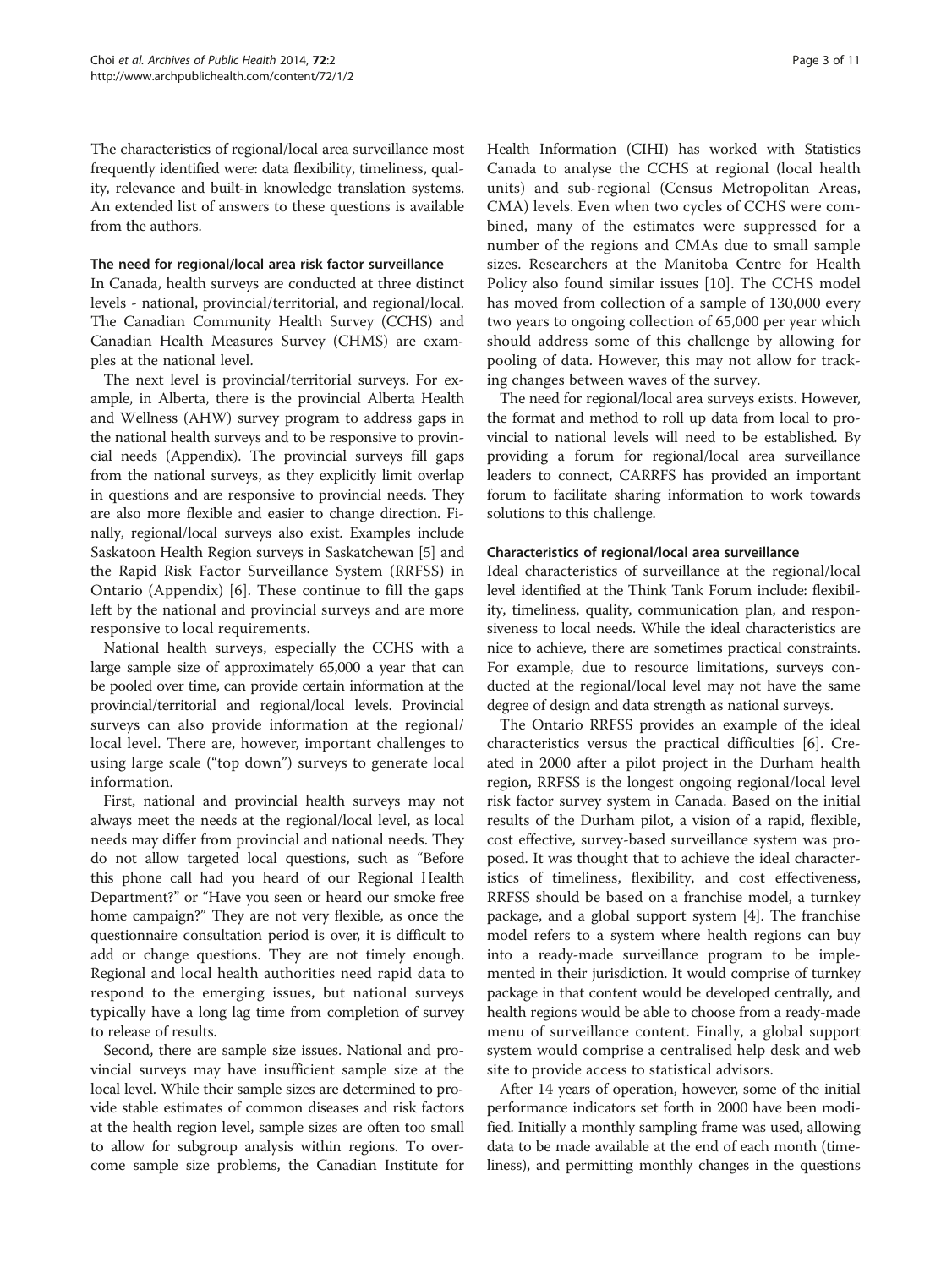(flexibility). This system worked well for eight years. However, in an effort to mitigate falling survey response rates, RRFSS switched to a four month sampling frame in 2009 – providing more time to contact selected households, and for refusal conversion. Data are therefore now made available every four months with a two month time lag (e.g., data collected from January to April are released in July). This is also the frequency at which changes to the questions can be made. These changes have contributed to a loss of timeliness, though flexibility and responsiveness to local needs are still being maintained overall. Also, questionnaire module development can take up to six months, which is not rapid.

Continued collaborative efforts are needed to work out ways to promote the ideal characteristics of regional/ local area surveillance that are efficient and practical. In order to support this work at the regional/local level, CARRFS' tools and resources working group is compiling a database of chronic disease risk factor surveillance tools and resources, which should facilitate the timely development of content for regional/local surveillance systems.

#### The need to coordinate regional/local area surveillance

Following the 2008 Think Tank, an environmental scan was conducted by CARFFS in 2010 to provide a preliminary inventory of local risk factor surveillance activities being undertaken across Canada. The results of this scan have been reported elsewhere [\[11\]](#page-9-0), and indicate that public health capacity at the regional/local level is uneven and in general could be strengthened. Coordination of regional/local surveillance efforts across the country, and pooling of resources and expertise, can increase capacity.

The second small group discussion session on "building collaborative regional/local area risk factor surveillance" (Question 4) discussed the needs to coordinate regional/ local area surveillance and tools to support/build capacity for regional/local area surveillance. The themes identified most frequently for the need to coordinate regional/local area surveillance included: creating an inventory and conducting a gap analysis, visioning, and effective communication. Finally, responses to "What tools can support and build capacity for regional/local are surveillance" (Question 5) included filling gaps, maximizing information gain through innovation, and creating leadership capacity at all levels.

# Supporting collaborative regional/local area surveillance

Existing resources such as survey instruments and questions from national and provincial health surveys can be excellent tools to support regional/local health surveys. For example, questions from the national CCHS and NPHS have been adapted for use by health regions.

CARRFS has struck a tools and resources working group in order to consolidate and share content that can be used by regional/local surveillance professionals.

Universities can play a role in developing new resources and tools to help regional/local health surveys. The Colchester East Hants Health Authority partnered with Dalhousie University, which produced a substantial dataset showing the rates of diagnosis and health system contacts for a number of conditions at the Community Health Board and finer level to inform Primary Health Care planning ([Appendix](#page-7-0)). The Manitoba Centre for Health Policy of the University of Manitoba prepared reports to address regional health authority needs for chronic disease estimates on trends [[12,13](#page-9-0)] and methodologies to measure chronic disease at the local level [[14\]](#page-9-0). "The Need to Know Team" funded by the Canadian Institutes of Health Research (CIHR) is a research collaboration amongst university research scientists, RHA top-level planners, and Manitoba Health planners, to produce research for decision-making at the regional level [[15,16\]](#page-9-0).

Tools are needed to address the cost-effectiveness of using already-existing data, and the ability to track local populations and produce estimates at one point in time or longitudinally at very small geographical area levels. CARRFS has organized a number of learning events related to use of existing data and geographic information systems to meet this need.

The third small group discussion session on "making it happen" discussed Question 5 "What are the next steps to build capacity for regional/local area surveillance?" In Table [1,](#page-4-0) the suggested next steps are listed by group, as well as under the seven themes of capacity building [\[17\]](#page-9-0). The seven themes are grouped under the acronym "SCIENCE": Strategy, Collaboration, Information, Education, Novelty, Communication and Evaluation.

# First, strategy

Both recommendations at the Think Tank Forum and our follow-up review suggest that future consideration should include developing a strategy for surveillance at the regional/local level. The strategy should include marketing and funding strategies, legislation and role of various stakeholders.

# Second, collaboration

There is a need to be more inclusive in the identification of stakeholders and, in so doing, will have a synergistic effect at all levels. Collaboration does not need to have all opportunities through face-to-face meetings. It can take advantage of the technology available for virtual meetings. Follow up activities have included using technology to facilitate collaboration and promoting recurring opportunities to connect. For example, at the Association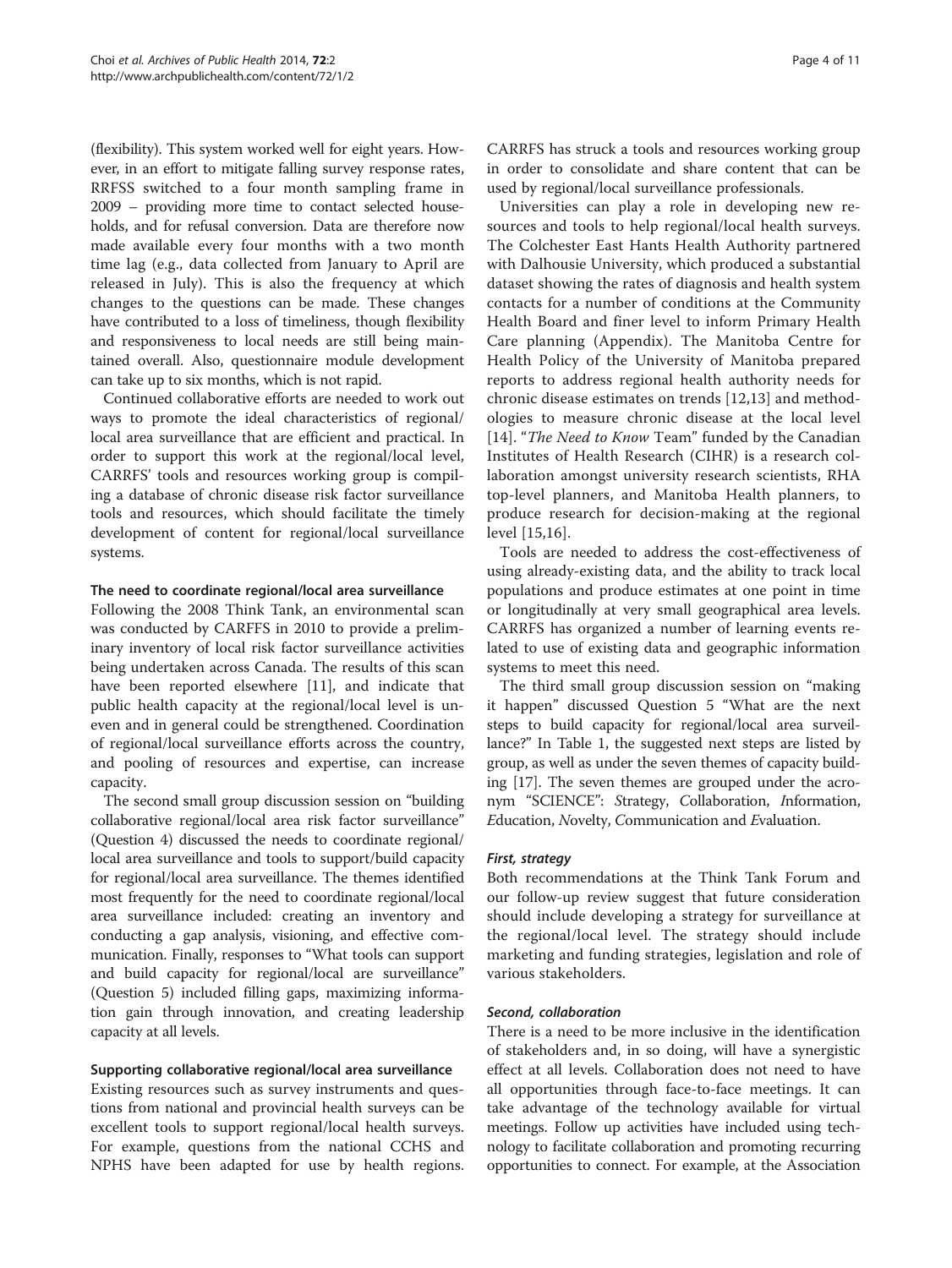| Theme/sub-theme                        | <b>Next Steps</b>                                                                                                                                                                                                                                                                                                                                                                   |
|----------------------------------------|-------------------------------------------------------------------------------------------------------------------------------------------------------------------------------------------------------------------------------------------------------------------------------------------------------------------------------------------------------------------------------------|
| 1. Strategy                            |                                                                                                                                                                                                                                                                                                                                                                                     |
| 1.1. Marketing strategy                | . Promote risk factor awareness and knowledge to policy makers, public (groups 1 and 10).                                                                                                                                                                                                                                                                                           |
|                                        | • Market local surveillance to local and regional decision makers (group 1).                                                                                                                                                                                                                                                                                                        |
|                                        | • Create a business case including a marketing plan - where do we need to go? (5 and 11).                                                                                                                                                                                                                                                                                           |
|                                        | • Elevate the importance of chronic disease surveillance and raise profile of the work (5).                                                                                                                                                                                                                                                                                         |
| 1.2. Legislation                       | • Develop legislation to mandate local risk factor surveillance at a minimum level, to be similar<br>across the board (1 and 5).                                                                                                                                                                                                                                                    |
|                                        | • Look at altering legislation regarding information held by Statistics Canada to increase ready<br>availability of data (10).                                                                                                                                                                                                                                                      |
| 1.3. National leadership               | • Federal government (e.g. PHAC) leads, coordinates and facilitates, but not control (1).                                                                                                                                                                                                                                                                                           |
|                                        | • Strong national leadership and mandate required from federal level to set the vision, set quality<br>assurance standards, conduct validity research, provide national clearing house or resource centre<br>for queries, and maintain consistency across provinces (2, 3, 6 and 9).                                                                                                |
|                                        | • Provide flexible leadership to reflect changing needs of the provinces and territories (6).                                                                                                                                                                                                                                                                                       |
|                                        | • At the national level, one must recognize the importance of local/small area data, provide<br>technical support, mitigate redundancy and duplication, provide grants to help build capacity for<br>some areas to create parity, and create a transparent format for application for funding (8).                                                                                  |
|                                        | • Support at the national level for multi-modes, assessment, analysis and tools (9).                                                                                                                                                                                                                                                                                                |
|                                        | • Make creation of the collaborative local area surveillance system a priority for PHAC (10).                                                                                                                                                                                                                                                                                       |
|                                        | . PHAC coordinates in early stages but then this leads to a self-organization system (12).                                                                                                                                                                                                                                                                                          |
| 1.4. Provincial/territorial leadership | • Strong provincial and territorial leadership and mandate required to coordinate local/regional<br>groups, ensure balanced regional stakeholder representation, ensure equity of resources and<br>capacity across the regions, enforce quality standards, tie together databases, and mediate<br>relationships between database holders and research at universities (2, 3 and 6). |
|                                        | • Province must work on resolving comparability issues and coordinate regional needs (8).                                                                                                                                                                                                                                                                                           |
|                                        | · Provincial leadership in local area surveillance (e.g. provide common analysis resources, ensure<br>consistent regular reports across local areas, roll out existing surveys to all health units and ensure<br>methodology is appropriate for all local areas (9 and 10).                                                                                                         |
| 1.5. Regional/local leadership         | • Regional and local leadership to define information needs, including core and additional data (3).                                                                                                                                                                                                                                                                                |
|                                        | $\bullet$ Need to gain understanding of local needs in order to avoid a "one size fits all" solution (4 and 8).                                                                                                                                                                                                                                                                     |
|                                        | • Establish local networks of surveillance (4).                                                                                                                                                                                                                                                                                                                                     |
|                                        | • Regional and local leadership to provide resources to implement the local system, engage policy<br>makers (6).                                                                                                                                                                                                                                                                    |
| 1.6. Funding strategy                  | • Strategy to share human resources, expertise and funding between all federal/provincial/territorial<br>and local levels (2 and 10).                                                                                                                                                                                                                                               |
|                                        | · Sustainable funding (7).                                                                                                                                                                                                                                                                                                                                                          |
|                                        | • Identify tools for funding, find any potential pools of resources (8).                                                                                                                                                                                                                                                                                                            |
| 1.7. Clear vision                      | • Clear vision of the health goals and ultimate functions (3 and 5).                                                                                                                                                                                                                                                                                                                |
|                                        | • Clearly defined roles and responsibilities of national, provincial and local systems (3, 4 and 8).                                                                                                                                                                                                                                                                                |
|                                        | • Create a business plan and roadmap for surveillance activities (5 and 8).                                                                                                                                                                                                                                                                                                         |
|                                        | • Define common vision, including a common glossary of terms (11).                                                                                                                                                                                                                                                                                                                  |
| 1.8. Network of networks               | • Establish a country-wide network of local area surveillance networks across Canada (12).                                                                                                                                                                                                                                                                                          |
|                                        | • Establish connections and deal with confidentiality and workflow issues (12).                                                                                                                                                                                                                                                                                                     |
| 2. Collaboration                       |                                                                                                                                                                                                                                                                                                                                                                                     |
| 2.1. Identification of stakeholders    | $\bullet$ Identify the stakeholders and ensure that the right people are at the table (1, 5 and 7).                                                                                                                                                                                                                                                                                 |
|                                        | • Ensure that non-public health organizations (education, wellness, etc.) are brought to the table<br>(3 and 9).                                                                                                                                                                                                                                                                    |

# <span id="page-4-0"></span>Table 1 Results of small group discussion on "Q5: what are the next steps to build capacity for regional/local area surveillance?", by themes (7 themes) and by groups (12 groups), think tank forum, Toronto, Canada, 2008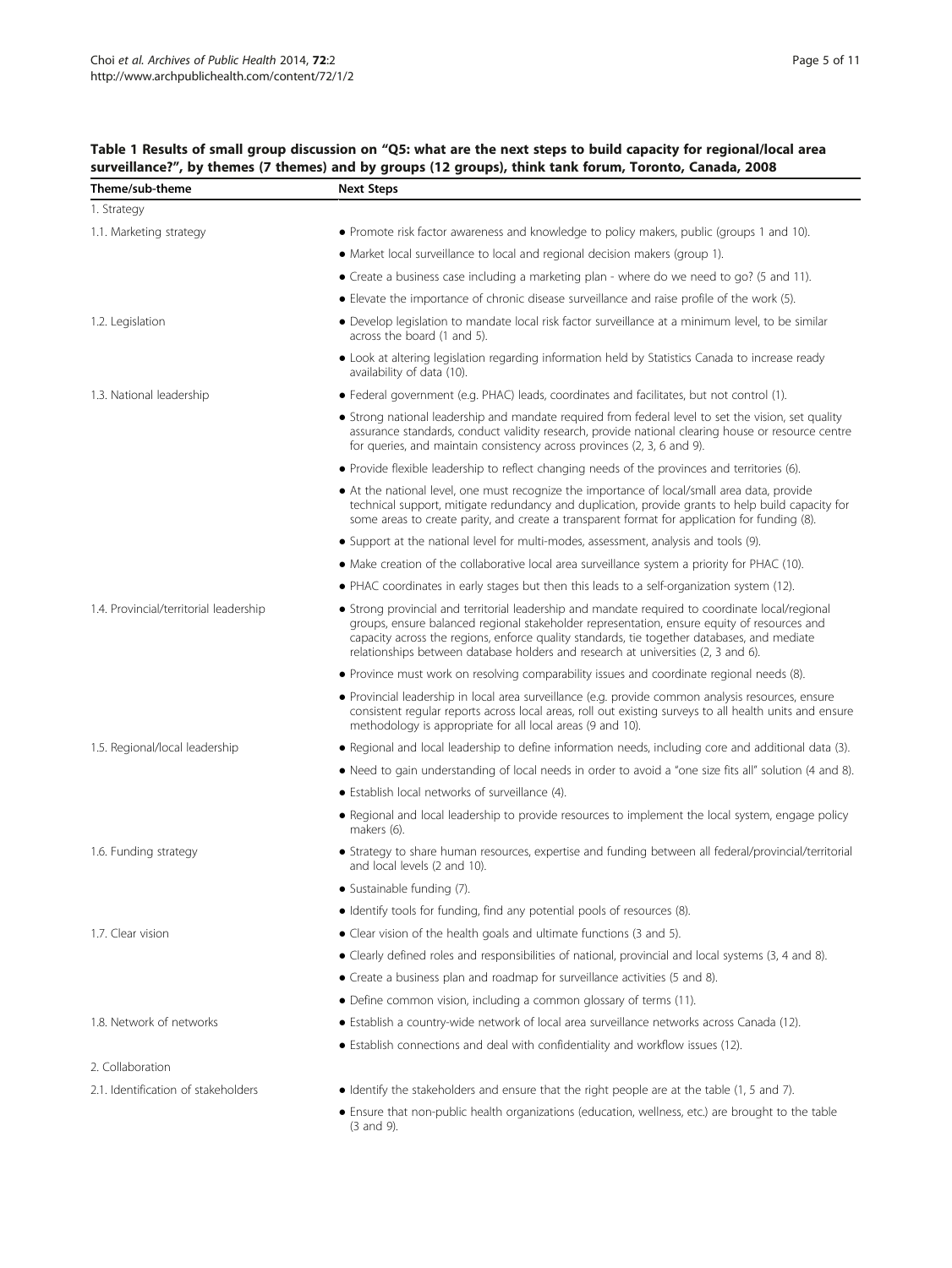# Table 1 Results of small group discussion on "Q5: what are the next steps to build capacity for regional/local area surveillance?", by themes (7 themes) and by groups (12 groups), think tank forum, Toronto, Canada, 2008 (Continued)

|                                                                                  | · Engage policy makers, decision makers, clinical experts, members of other sectors and<br>stakeholders (6).                                                                                                           |
|----------------------------------------------------------------------------------|------------------------------------------------------------------------------------------------------------------------------------------------------------------------------------------------------------------------|
|                                                                                  | · Inclusiveness needs to be ensured including representation from all provinces and territories, and<br>non-government groups (11).                                                                                    |
| 2.2. Collaboration at federal, provincial/<br>territorial, regional/local levels | · Support meetings of stakeholders at all levels (1).                                                                                                                                                                  |
|                                                                                  | $\bullet$ Infrastructure (7).                                                                                                                                                                                          |
| 2.3. Inter-sectoral working grops                                                | • Create inter-sectoral working groups (1).                                                                                                                                                                            |
|                                                                                  | • Support regional working groups including communities, programs, experts, education, health,<br>NGOs, etc. (1).                                                                                                      |
|                                                                                  | • Ensure inclusive and balanced representation in working groups (s 1, 5, 6 and 7)                                                                                                                                     |
| 3. Information                                                                   |                                                                                                                                                                                                                        |
| 3.1. Data sharing agreements                                                     | • Implement data sharing agreements (local data collection and ownership, but shared data for<br>centralized analysis) (1 and 3).                                                                                      |
|                                                                                  | • Improve access to CCHS data and statistical expertise (4).                                                                                                                                                           |
|                                                                                  | • Augment CCHS, with age standardized rates and logistic regression (5).                                                                                                                                               |
|                                                                                  | • Expand CCHS to build on what is happening nationally (e.g. oversample in certain health regions<br>to collect local data) (8).                                                                                       |
|                                                                                  | • Explore existing non-health sources of health data (e.g. drivers' licenses, taxes, census, passports,<br>health cards, etc.) and remove barriers to accessing these data (10).                                       |
| 3.2. Data sharing practices                                                      | • Centralized repository (secure) with mapping and comparability features (2).                                                                                                                                         |
|                                                                                  | • Sharing of GIS mapping to expand into local area data (3).                                                                                                                                                           |
|                                                                                  | • Data to be collected locally in all areas, to roll up to provincial estimates (4).                                                                                                                                   |
|                                                                                  | • Create network architecture (mapping diagram and data pieces) (5).                                                                                                                                                   |
|                                                                                  | • Create and manage clearinghouse of what's being done, and support information sharing (8).                                                                                                                           |
| 3.3. Data standard                                                               | • Coordinate the creation of data standards (2).                                                                                                                                                                       |
|                                                                                  | • Work must be mandated and funded to a minimum level for parity across the country (3 and 11).                                                                                                                        |
|                                                                                  | • Network should feature central analytic capacity and address inequities in localities and regions (4)                                                                                                                |
|                                                                                  | • Centralized support (e.g. public health observatory) would help greatly with capacity and<br>contribute to methods, core content, analysis and standard core content, and data sharing (5).                          |
|                                                                                  | • Conduct international benchmarking (7 and 11).                                                                                                                                                                       |
| 3.4. Standard questions                                                          | • Set up validated standard questions that meet local needs but allow national perspective (2).                                                                                                                        |
|                                                                                  | • Need a clear list of indicators with clear identification of key risk factors (5).                                                                                                                                   |
|                                                                                  | • Consistent definitions of risk factors (7).                                                                                                                                                                          |
|                                                                                  | • Establish a resource library which includes questionnaires and methods (10).                                                                                                                                         |
|                                                                                  | • Identify what questions really need to be asked (12).                                                                                                                                                                |
| 3.5. Reporting standard                                                          | • Provide standard templates for reporting (2).                                                                                                                                                                        |
| 3.6. Information dissemination                                                   | • Help disseminate results (2).                                                                                                                                                                                        |
|                                                                                  | • Interface for knowledge sharing (7).                                                                                                                                                                                 |
|                                                                                  | • All survey information is readily available and easily accessed (9).                                                                                                                                                 |
| 3.7. Capacity mapping/information gap                                            | · Perform capacity mapping for databases and competencies (3 and 6).                                                                                                                                                   |
|                                                                                  | • Conduct an inventory of what is currently being done, what the complementary network<br>components are, and a gap analysis with focused consideration of special groups (e.g. children,<br>First Nations, etc.) (5). |
|                                                                                  | • Conduct system inventory (6).                                                                                                                                                                                        |
|                                                                                  | • Conduct environmental scan of existing tools, systems and datasets (7 and 12).                                                                                                                                       |
|                                                                                  | • Stay conscious of the needs of unique populations (7).                                                                                                                                                               |

● Perform a capacity assessment and environmental scan, and a gap analysis (11).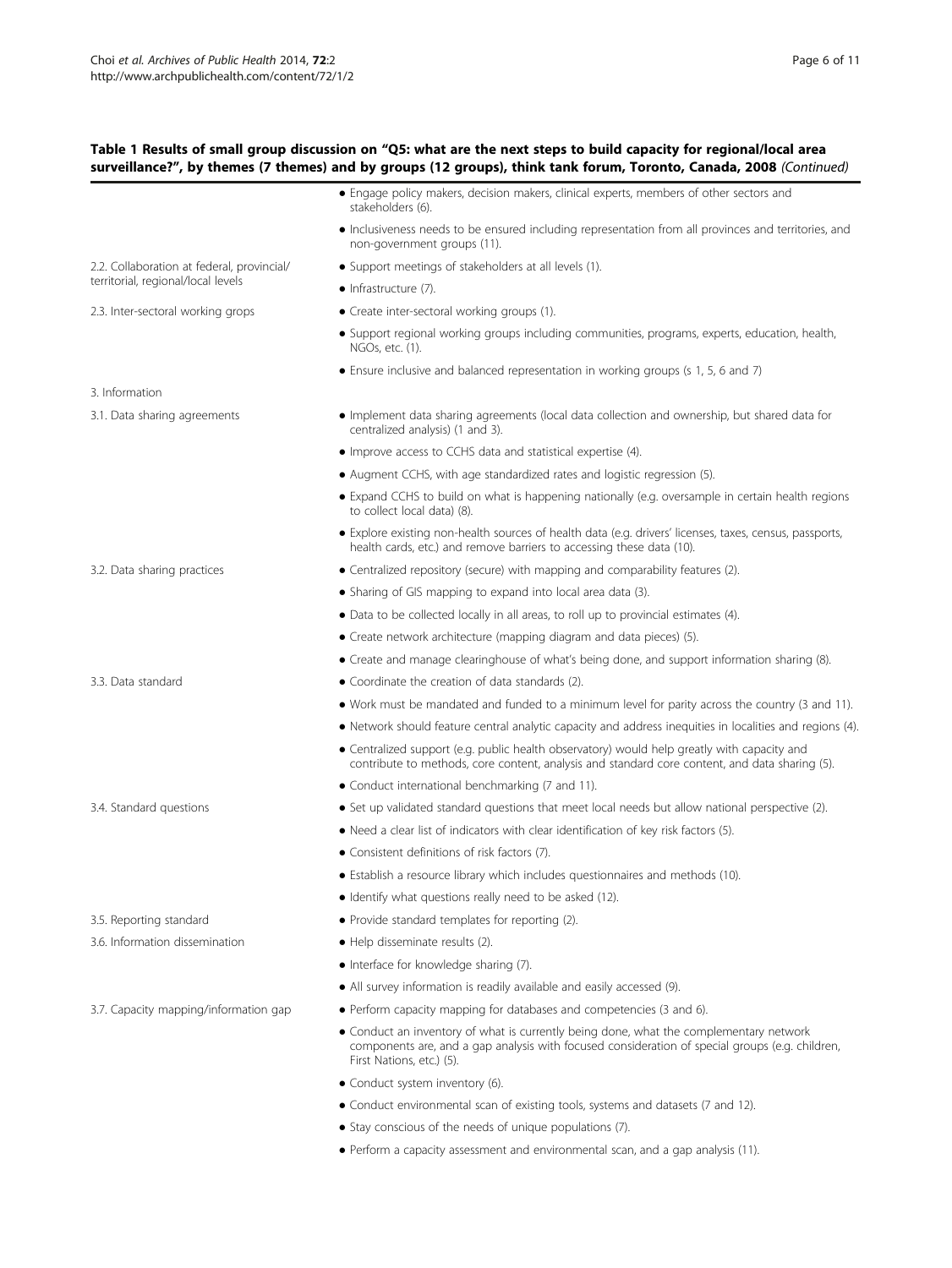#### Table 1 Results of small group discussion on "Q5: what are the next steps to build capacity for regional/local area surveillance?", by themes (7 themes) and by groups (12 groups), think tank forum, Toronto, Canada, 2008 (Continued)

| 4. Education                  |                                                                                                                                                                         |
|-------------------------------|-------------------------------------------------------------------------------------------------------------------------------------------------------------------------|
| 4.1. Training workshops       | • Provide workshops and ongoing training (2 and 7).                                                                                                                     |
|                               | · Build capacity in data analysis (4).                                                                                                                                  |
|                               | • Capitalize on existing resources including data and knowledge (12).                                                                                                   |
| 4.2. Newsletter               | • Electronic newsletter to disseminate knowledge on new techniques and tools (9).                                                                                       |
| 4.3. Public education         | • Educate public that participation in surveys helps in local area planning, and which surveys are<br>currently being done (10).                                        |
|                               | • Link to and have presence at conference to build appetite and spread the word (10).                                                                                   |
| 5. Novelty                    |                                                                                                                                                                         |
| 5.1. New methodology          | • Foster research and development (R&D) to develop new surveillance methodologies, and a better<br>understanding of what is feasible in different geographic areas (4). |
|                               | • Need for small area data means a need for high quality geographic identifiers and new<br>methodology (9).                                                             |
|                               | · Develop tools for reaching "missing populations" (11).                                                                                                                |
| 5.2. Technology               | • Look at technology required to support such a system and in particular non-proprietary<br>formats (6).                                                                |
| 5.3. Observatory/repository   | • Think beyond conventional surveys and consider different modes, e.g. a public health observatory<br>or population health repository, to use existing data (9).        |
| 5.4. Emerging issues          | • Deal with privacy issues (11).                                                                                                                                        |
|                               | • Deal with confidentiality issues (12).                                                                                                                                |
| 6. Communication              |                                                                                                                                                                         |
| 6.1. Internal communication   | • Create an internet-based communication platform which is a professional (secure) site (1).                                                                            |
|                               | • Create an online forum to share experiences about surveys, data, program, and new developments<br>in surveillance (2).                                                |
|                               | • Establish library and information exchange forum (12).                                                                                                                |
| 6.2. External communication   | • Create a web portal for public use (1).                                                                                                                               |
|                               | • Need to use dissemination as a public health strategy (4).                                                                                                            |
| 7. Evaluation                 |                                                                                                                                                                         |
| 7.1. Demonstration of benefit | • Identify particular issues and areas of greatest surveillance need and pilot surveillance systems to<br>demonstrate its ability to function at all levels (6).        |
|                               | · Conduct a smaller-scale pilot to demonstrate value and gain buy-in (7).                                                                                               |
|                               | • Build business case, with models showing benefits to decision makers and funders (8).                                                                                 |

Numbers following items indicate which group(s) generated the response.

of Public Health Epidemiologists in Ontario (APHEO) geographic information systems (GIS) strategic planning session, there were small groups and one of the groups was a virtual e-group. CARRFS has facilitated a number of e-training sessions and an e-symposium in 2012 entitled "From Surveillance to Action: Building Usable Knowledge."

# Third, information

Information should be made easier to access. This can be done through data sharing agreements. With increased access, there will be increased use of the information, which will lead to increased demand, and in turn will require increased support. Data sharing practices and reporting standards should be made easier. For both data standards and standard questions, there should be a coordinated inventory to increase effectiveness and efficiencies. The Tools and Resources working group of CARRFS is working to build an online inventory to address this need.

#### Fourth, education

Education opportunities should be promoted, and could be virtual. Tool kits could be developed. An educational network should be developed where people would turn to as a first resource. Over the last four years, the CARRFS that was created by the Think Tank Forum has become an important national network of surveillance professionals across Canada [[9](#page-9-0)]. The CARRFS has provided educational and training opportunities through its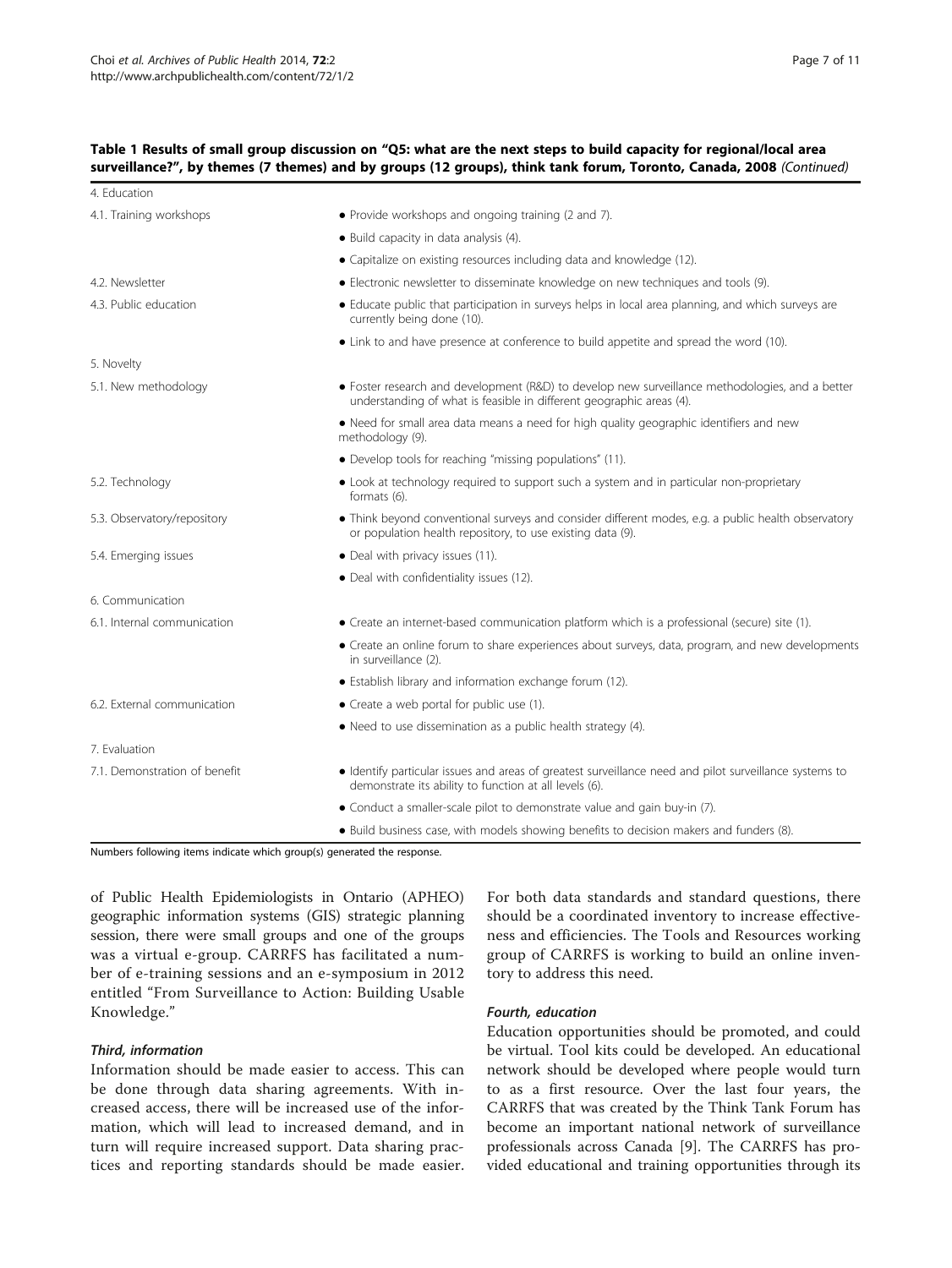<span id="page-7-0"></span>2009 and 2012 national symposiums, regional workshops, webinars and e-newsletters.

#### Fifth, novelty

We should encourage people to think outside of the box. We should embrace new technology and take advantage of new opportunities. New challenges will require new ideas and solutions. An example is the use of future electronic surveys that participants can complete unassisted while still ensuring privacy and confidentiality issues. There is user fatigue within the public responding to surveys. This may require education, but more likely, there is a need to demonstrate value added for the participant and how the data will be used to improve their situation or the community in which they live.

## Sixth, communication

An internet-based communications platform can facilitate sharing of ideas and information among all individuals interested in regional/local surveillance. In 2012 CARRFS set up a virtual community on its website for members and working groups to communicate with one another [[9\]](#page-9-0).

## Seventh, evaluation

Within the evaluation theme, it will be important to define what will be the focus of the demonstration of the benefit, for example, whether it will be based on need, cost, usage, and change.

# Discussion and conclusions

Four years later, it is useful to provide a review and to comment on the findings of the Think Tank Forum based on progress in risk factor surveillance in Canada at the regional/local level. The Think Tank Forum was based on a deliberative process to identify major issues for evidence-informed decision-making. Deliberative processes draw on several forms of evidence to facilitate discussion about how and in what contexts evidence can be used to take action, and can be seen as useful evidence in their own right [\[18](#page-9-0)-[20\]](#page-9-0). The Think Tank Forum used a deliberative dialogue, or a face-to-face interaction in which small groups of diverse individuals exchange opinions around a common concern, examine public issues and develop strategies for change [[21](#page-9-0)].

Our deliberative process involved two steps. Step one was collection of data from 108 participants in a oneand-a-half day forum (162 person-days). Because of intellectual interaction of participants with different backgrounds, we believe this has achieved more than a single person can achieve in 162 days. Moreover, the "wisdom of crowds" often creates unexpected insight through the synergy of differing lenses and opinions, thus achieving outcomes beyond that of a single person

[[22](#page-9-0)]. Step two was a careful review and interpretation of data through iterations, over four years, by a group of 18 authors of this paper who provided perspectives at federal (4 authors), provincial (6) and local (6) government levels, and university (2). As in all subjective deliberative studies, some limitations such as subjective biases and loss of generalizability may occur.

On reviewing findings of the Think Tank Forum, we think it is helpful to continue to develop conceptual/ theoretical frameworks for surveillance at the local level. Initial work includes Capacity Theory which includes the concepts of leadership, will to act, and associated infrastructure components [[23](#page-9-0),[24\]](#page-9-0). Validation and development of capacity measures for heart health promotion (based on the Singapore Declaration) of both the individual- and organizational-level components and sub-components of the 'will to act', 'infrastructure' and 'leadership' can be a helpful approach to provide a clear vision and define leadership roles [\[23](#page-9-0)]. The Framework for Addressing the Global Obesity Epidemic Locally recommends a number of guiding principles for action, including establishing a diverse team of highly motivated and strategically placed individuals, developing a local jurisdictional focus, and building the surveillance system into existing population health initiatives operating in the region [\[25](#page-9-0)].

The Think Tank Forum has provided guidance for enhancing capacity in risk factor surveillance at the regional/ local level, and has led to the creation of the Canadian Alliance for Regional Risk Factor Surveillance (CARRFS). It is beneficial to relate CARRFS activities back to the recommendations of the Think Tank Forum which created CARRFS in the first place. CARRFS members and working groups have undertaken a number of activities stemming from these recommendations during the intervening four years. Significant progress has been made in the areas of collaboration, coordination, information, and education. This progress builds an excellent foundation on which to move forward in the areas of strategy, novelty and evaluation. This report and recommendations of the Think Tank Forum in light of progress in the last four years are useful for continuing to build surveillance capacity, both in Canada and globally.

# Appendix

Examples of risk factor surveillance activities at the provincial/territorial and regional/local area level in Canada to collect additional data from local surveys and administrative databases to provide sub-national estimates.

# Alberta

Alberta Ministry of Health survey program – The objectives of this provincial program are to address gaps in the national health surveys and to be responsive to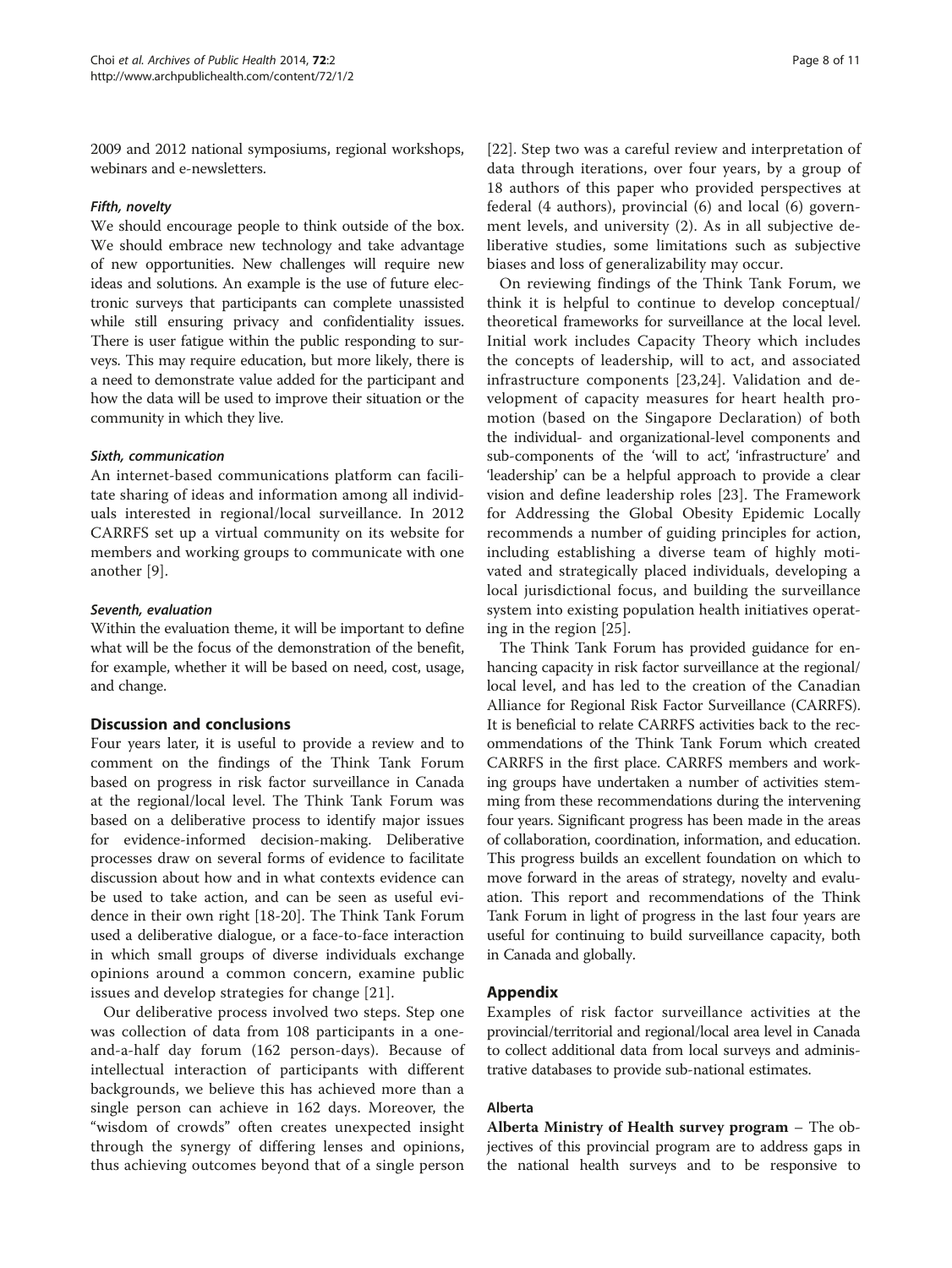provincial needs. It includes surveys in areas of depression, wellness, immunization, and West Nile Virus seroprevalence. The provincial level program fills gaps from the national, and is also more flexible and easier to change direction.

Alberta Cancer Board survey program –This survey program is run by the Alberta Cancer Board which is primarily focused on cancer risk factors.

# British Columbia

British Columbia Health and Wellness Survey (BC-HWS) – This is an initiative of the Provincial Health Services Authorities (PHSA) in collaboration with the regional health authorities. The survey aims at understanding chronic conditions and health-related lifestyle patterns of British Columbians in 26 local health areas (LHAs) and communities in the province. Survey variables include chronic conditions (diabetes, hypertension, and body mass index), lifestyle risk factors (physical activity, and tobacco, alcohol and fruit and vegetable consumption), and social factors (food access and security).

## Saskatchewan

Saskatchewan local area surveillance – In Saskatchewan, the asthma control initiative provides collaborative local area surveillance that involves multiple agencies [[26](#page-9-0)]. The health district asthma survey revealed that local environmental factors such as tobacco smoke, home mould and dampness were significant risk factors associated with asthma in children [[27,28](#page-10-0)].

Saskatoon Health Region supplementary health surveys – In Saskatoon Health Region, supplementary health surveys (including self reported disease rates, health behaviours, and risk factors) are conducted periodically for purposes of public health surveillance, research and needs assessment, and reported to the community and to decision makers via health status reports and in the peer reviewed literature [[5\]](#page-9-0).

# Manitoba

Manitoba Partners in Planning for Healthy Living – This collaborative consists of 23 member organizations including all Regional Health Authorities (including CancerCare Manitoba), four Provincial Ministries, several non-government organizations and other groups who share a common goal – the prevention of chronic diseases. The partners work together to build a Manitoba risk factor surveillance system while recognizing the uniqueness within each Manitoba community. Some of the activities include local risk factor surveillance, knowledge exchange, program and policy development, implementation, evaluation, and academic research. A Manitoba youth health survey has been implemented to provide local risk factor data to each school, school division, community and region, and rolled up to provide a provincial YHS report. Adult Health Surveys are being developed for use in Manitoba communities.

## Ontario

Rapid Risk Factor Surveillance System (RRFSS) – A pilot project of monthly surveys was conducted in the Durham Health Region in 1999, because some local health regions felt the need to have a rapid and flexible information system to supplement data from national health surveys [\[4\]](#page-9-0). As a result of the successful pilot project that was supported at the national, provincial and local levels, RRFSS was set up in Ontario and has been in operation ever since [\[6](#page-9-0)].

Ontario Student Drug Use and Health Survey (OSDUHS) – A population survey of Ontario students in grades 7 to 12 since 1977, OSDUHS is the longest ongoing school survey in Canada. The survey is conducted across the province every two years for identifying epidemiological trends in student tobacco and drug use, mental health, physical activity and other risk behaviours [[29](#page-10-0)].

Ontario School Health Environment Survey (SHES) – The purpose of SHES is to assess factors in the school environment that contribute to healthy eating and physical activity among children and youth. Questions were asked about specific aspects of the school environment pertaining to the promotion of healthy eating and physical activity. Results from SHES help schools and school boards assess how supportive they are towards healthy eating and physical activity.

The School Health Action, Planning and Evaluation System (SHAPES) – SHAPES collects data from local elementary and high schools on topics such as smoking, eating and physical activity. Survey data is used to generate profiles to help schools, public health, and communities to take action to improve the health of young people  $[30]$  $[30]$ <sup>1</sup>.

Perth District Health Unit (PDHU) Parent and Adult surveys – The PDHU collected local data through Parent and Adult surveys. The purpose of the surveys is to learn more about behaviours, knowledge and opinions with regard to health of children and adults, and to promote familiarity of Perth County residents with locally offered programs in the community [[31,32\]](#page-10-0).

The Wellness Clinic for Tots – The objectives of this project are to increase early identification of children at risk for growth and developmental delays, health and nutrition concerns; increase timely referral of identified concerns; reduce risk of obesity among preschoolers; educate parents on healthy lifestyles and child development, nutrition and local supports; and increase outreach to cultural communities [[33](#page-10-0)].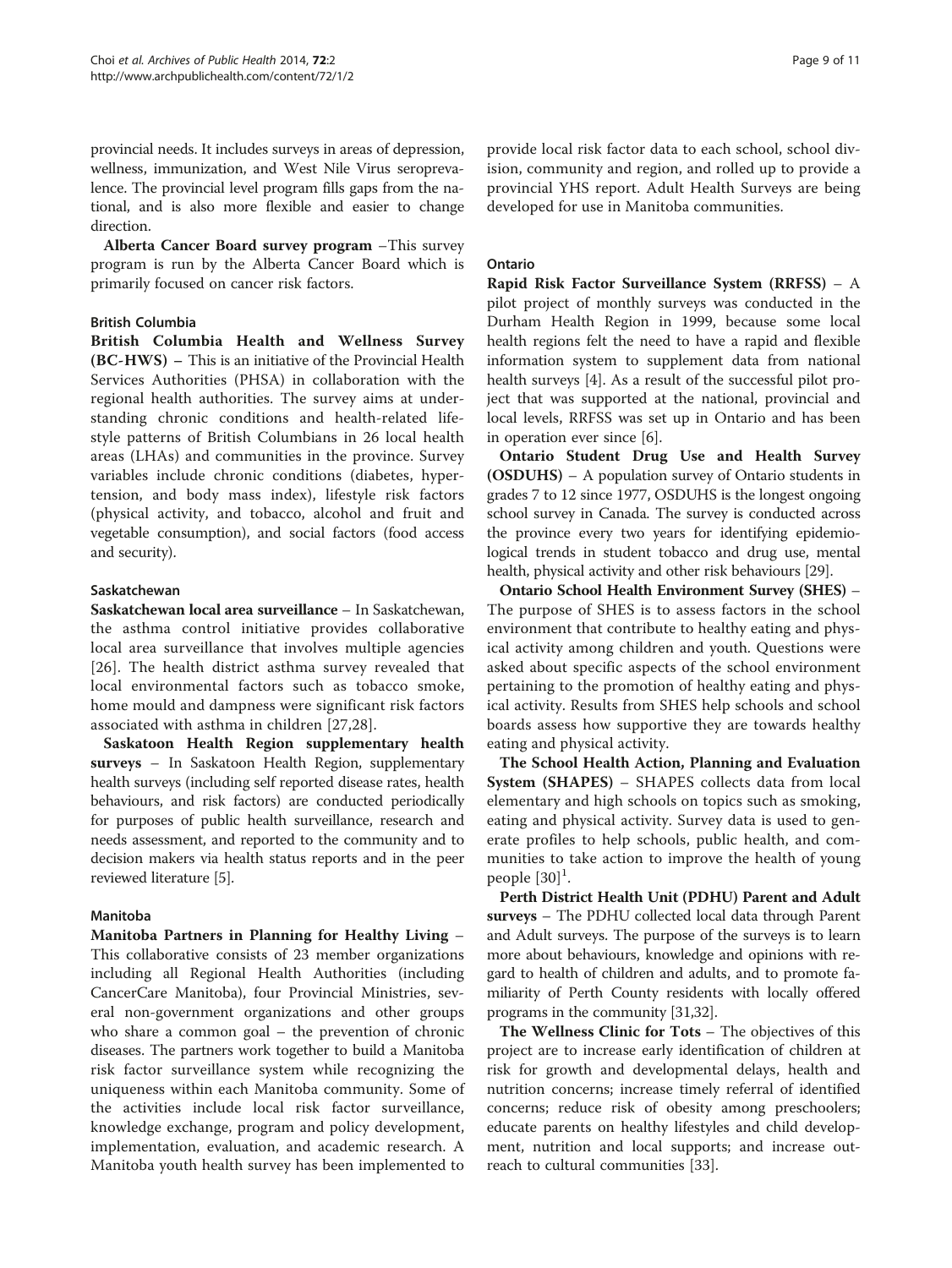#### <span id="page-9-0"></span>Nova Scotia

Nova Scotia Health Survey – The Nova Scotia Health Survey is a follow up to the previous Nova Scotia Heart Health Survey [[34\]](#page-10-0).

District Health Authorities surveys – Colchester East Hants Health Authority (CEHHA) conducted a survey of youths in junior and senior high schools to inform Primary Health Care planning at the district level. Guysborough Antigonish Strait Health Authority (GASHA) and Cape Breton District Health Authority (CBDHA) conducted the "Understanding Our Health" survey using selected questions from the CCHS in order to provide statistically valid results for each of the Community Health Board (CHB) areas that comprise a District.

#### Competing interests

The authors declare that they have no competing interests.

#### Authors' contributions

BC conceived the study. All authors contributed to data collection, analysis and interpretation. All authors read and approved the final manuscript.

#### Author details

<sup>1</sup>Centre for Chronic Disease Prevention, Public Health Agency of Canada (PHAC), Government of Canada, Ottawa, Ontario K1A 0 K9, Canada. <sup>2</sup>Dalla Lana School of Public Health, University of Toronto, Toronto, Ontario, Canada. <sup>3</sup>Department of Epidemiology and Community Medicine, University of Ottawa, Ottawa, Ontario, Canada. <sup>4</sup> Population Health Surveillance & Epidemiology, British Columbia Provincial Health Services Authority, Vancouver, BC, Canada. <sup>5</sup>Faculty of Kinesiology & Health Studies, University of Regina, Regina, Saskatchewan, Canada. <sup>6</sup>Manitoba Centre for Health Policy; Department of Community Health Sciences, Faculty of Medicine, University of Manitoba, Winnipeg, Manitoba, Canada. <sup>7</sup> Performance Measurement, New Brunswick Health Council, Moncton, NB, Canada. <sup>8</sup>Physical Activity and Population Health Education; Priority Research Centre in Physical Activity and Nutrition, The University of Newcastle, Callaghan, NSW, Australia. <sup>9</sup>Department of Community Health & Epidemiology, College of Medicine, University of Saskatchewan, Saskatoon, Saskatchewan, Canada. <sup>10</sup>Saskatoon Health Region, Saskatoon, Saskatchewan, Canada. <sup>11</sup>Public Health Planning and Liaison Branch, Public Health Division, Ministry of Health and Long-term Care, Toronto, Ontario, Canada. 12Epidemiology and Surveillance, Surveillance and Assessment Branch, Alberta Health, Edmonton, Alberta, Canada. <sup>13</sup>Department of Community Health Sciences, University of Calgary, Calgary, Alberta, Canada. 14Department of Public Health Sciences, School of Public Health, University of Alberta, Edmonton, Alberta, Canada. <sup>15</sup>Canadian Institute for Health Information, Ottawa, Ontario, Canada. <sup>16</sup>Population Health Promotion and Innovation Division, Centre for Health Promotion, Public Health Agency of Canada (PHAC), Government of Canada, Ottawa, Ontario, Canada. <sup>17</sup>School of Psychology, University of Ottawa, Ottawa, Ontario, Canada. 18Medical Officer of Health, Leeds Grenville and Lanark District Health Unit, Brockville, Ontario, Canada. 19Sudbury and District Health Unit, Rapid Risk Factor Surveillance System (RRFSS) Steering Group, Sudbury, Ontario, Canada. 20Epidemiology and Cancer Registry, Cancer Care Manitoba, Winnipeg, Manitoba, Canada. <sup>21</sup>Perth District Health Unit, Stratford, Ontario, Canada. <sup>22</sup>Haldimand-Norfolk Health Unit, Simcoe, Ontario, Canada. <sup>23</sup>Ottawa Public Health, Ottawa, Ontario, Canada.

#### Received: 15 August 2013 Accepted: 18 November 2013 Published: 22 January 2014

#### References

- 1. National Population Health Survey (NPHS). 2013. URL: [http://www.statcan.gc.](http://www.statcan.gc.ca/survey-enquete/household-menages/3225-eng.htm) [ca/survey-enquete/household-menages/3225-eng.htm](http://www.statcan.gc.ca/survey-enquete/household-menages/3225-eng.htm).
- 2. Canadian Community Health Survey (CCHS). 2013. URL:[http://www23.statcan.](http://www23.statcan.gc.ca/imdb/p2SV.pl?Function=getSurvey&SDDS=3226&Item_Id=50653) [gc.ca/imdb/p2SV.pl?Function=getSurvey&SDDS=3226&Item\\_Id=50653](http://www23.statcan.gc.ca/imdb/p2SV.pl?Function=getSurvey&SDDS=3226&Item_Id=50653).
- 3. Canadian Health Measures Survey (CHMS). 2013. URL: [http://www23.statcan.](http://www23.statcan.gc.ca/imdb/p2SV.pl?Function=getSurvey&SDDS=5071&lang=en&db=imdb&adm=8&dis=2) [gc.ca/imdb/p2SV.pl?Function=getSurvey&SDDS=5071&lang=en&db=](http://www23.statcan.gc.ca/imdb/p2SV.pl?Function=getSurvey&SDDS=5071&lang=en&db=imdb&adm=8&dis=2) [imdb&adm=8&dis=2.](http://www23.statcan.gc.ca/imdb/p2SV.pl?Function=getSurvey&SDDS=5071&lang=en&db=imdb&adm=8&dis=2)
- 4. Choi BCK, Mowat D: Vision of a rapid, flexible, cost-effective, surveybased public health surveillance system. J Epidemiol Community Health 2001, 55:612.
- 5. Saskatoon Health Region. 2012. URL: [http://www.saskatoonhealthregion.ca/.](http://www.saskatoonhealthregion.ca/)
- 6. Rapid Risk Factor Surveillance System (RRFSS). 2013. URL: [http://www.rrfss.ca/.](http://www.rrfss.ca/) 7. British Columbia Health and Wellness Survey (BC-HWS): Descriptive report.
- Vancouver, British Columbia: Provincial Health Services Authority; 2007. URL: [http://www.phsa.ca/HealthProfessionals/Population-Public-Health/Surveillance-](http://www.phsa.ca/HealthProfessionals/Population-Public-Health/Surveillance-Health-Indicator-Reports/default.htm)[Health-Indicator-Reports/default.htm](http://www.phsa.ca/HealthProfessionals/Population-Public-Health/Surveillance-Health-Indicator-Reports/default.htm). (Accessed September 1, 2012).
- Advisory Committee on Population Health and Health Security Surveillance Systems for Chronic Disease Risk Factor Task Group: Enhancing capacity for surveillance of chronic disease risk factors and determinants. Ottawa, Ontario: Public Health Agency of Canada; 2005.
- 9. Canadian Alliance for Regional Risk Factor Surveillance (CARRFS). 2013. URL: [http://carrfs.org/index.php/en/.](http://carrfs.org/index.php/en/)
- 10. Martens PJ: Using the repository housed at the Manitoba centre for health policy: learning from the past, planning for the future. Montreal, Quebec: Conference proceedings of the Statistics Canada Conference: Longitudinal Social and Health Surveys in an International Perspective; 2006. URL: [http://www.ciqss.](http://www.ciqss.umontreal.ca/Longit/session5_paper1.html) [umontreal.ca/Longit/session5\\_paper1.html](http://www.ciqss.umontreal.ca/Longit/session5_paper1.html) (accessed July 2, 2012).
- 11. Canadian Alliance for Regional Risk Factor Surveillance (CARRFS), Decou ML, MacGuigan D: Environment scan of regional risk factor surveillance: final report. 2010. URL: [http://www.carrfs-acsrfr.ca/docs/environmentalscan](http://www.carrfs-acsrfr.ca/docs/environmentalscan-surveillanceregionale/index-eng.php)[surveillanceregionale/index-eng.php.](http://www.carrfs-acsrfr.ca/docs/environmentalscan-surveillanceregionale/index-eng.php)
- 12. Fransoo R, Martens P, The Need To Know Team, et al: Sex differences in health status, health care use, and quality of care: a population-based analysis for Manitoba's regional health authorities. Manitoba Centre for Health Policy: Winnipeg, Manitoba; 2005.
- 13. Martens P, Fransoo R, The Need to Know Team, et al: What works? a first look at evaluating Manitoba's regional health programs and policies at the population level. Manitoba Centre for Health Policy: Winnipeg, Manitoba; 2008.
- 14. Lix L, Yogrndran M, Burchill C, et al: Defining and validating chronic diseases: an administrative data approach. Manitoba Centre for Health Policy: Winnipeg, Manitoba; 2006.
- 15. Bowen S, Martens PJ: A model for collaborative evaluation of universitycommunity partnerships. J Epidemiol Community Health 2006, 60:902–907.
- 16. Bowen S, Martens PJ, The Need To Know Team: Demystifying "knowledge translation": learning from the community. J Health Serv Res Policy 2005, 10:203–211.
- 17. Choi BCK, McQueen DV, Puska P, et al: Enhancing global capacity in the surveillance, prevention and control of chronic diseases: seven themes to consider and build upon. J Epidemiol Community Health 2008, 62:391-397.
- 18. Lavis JN: Moving forward on both systematic reviews and deliberative processes. Healthcare Policy 2006, 1:59–63.
- 19. Culyer AJ, Lomas J: Deliberative process and evidence informed decisions-making in health care: do they work and how might we know? Evidence Policy 2006, 2:3357–3371.
- 20. Lavis JN, Boyko JA, Oxman AD, et al: SUPPORT tools for evidence-informed health policymaking (STP) 14: organising and using policy dialogues to support evidence-informed policymaking. Health Res Policy Syst 2009,  $7(s1):1-8.$
- 21. Torjman S: Policy dialogue. Caledon Institute of Social Policy: Ottawa, Ontario; 2005.
- 22. Surowiecki J: The wisdom of crowds: why the many are smarter than the few and how collective wisdom shapes business, economies, societies and nations. Doubleday: New York, New York; 2004.
- 23. Pearson TA, Shankle Bales V, Blair L, et al: The Singapore declaration: forging the will for heart health in the next millennium. CVD Prev 1998, 1:182–199.
- 24. Smith C, Raine K, Anderson D, et al: A preliminary examination of organizational capacity for heart health promotion in Alberta's regional health authorities. Promot Educ 2001, Suppl 1:40-43.
- 25. Plotnikoff RC, Lightfoot P, Barrett L, et al: A framework for addressing the global obesity epidemic locally: the child health ecological surveillance system (CHESS). Prev Chronic Dis 2008, 5(3):A95.
- 26. Osei W, Blay D: Evaluation report of the south east health district community asthma care clinic, 1999–2000. Regina, Saskatchewan: Saskatchewan Health, Population Health Branch; 2001.